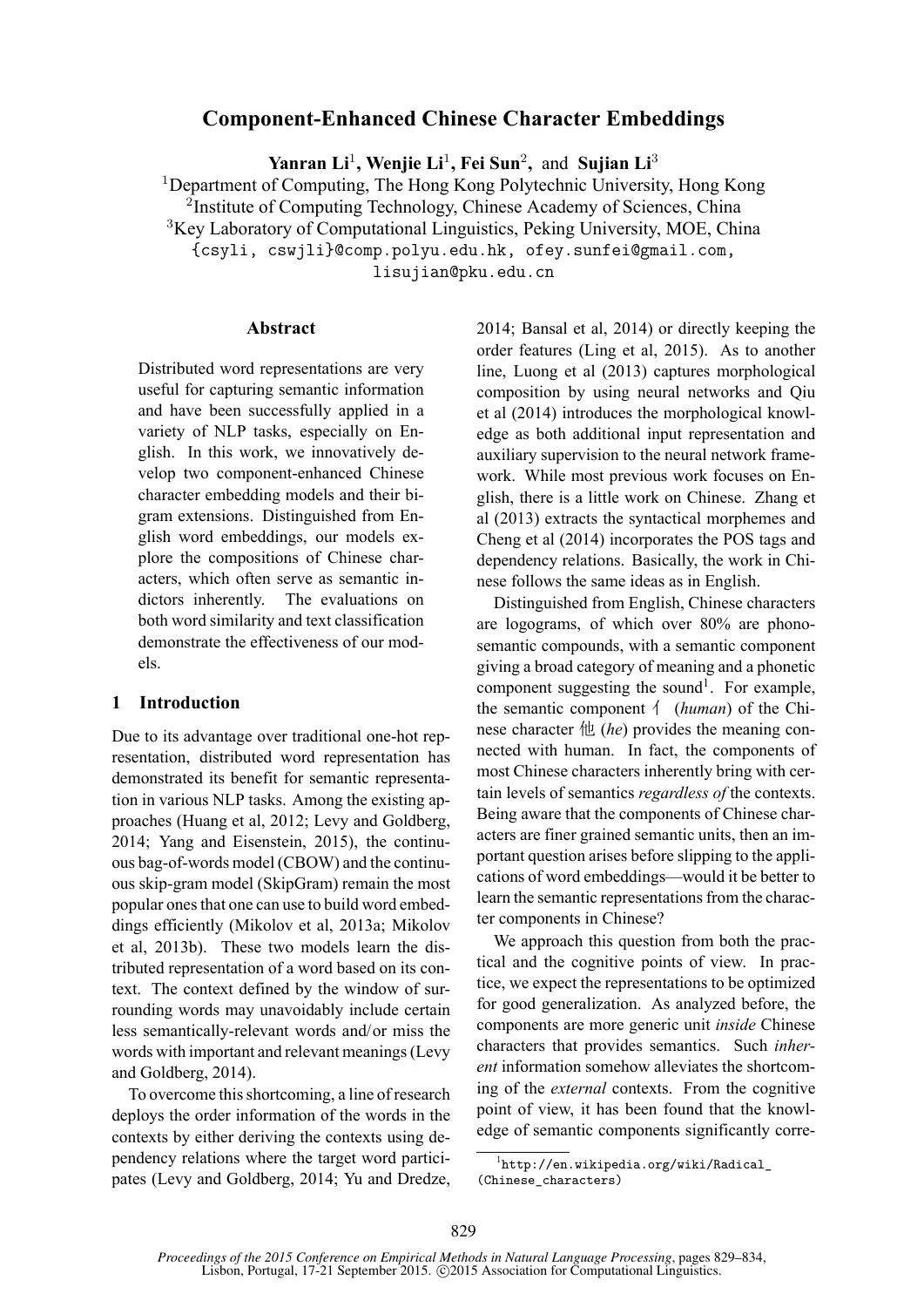late to Chinese word reading and sentence comprehension (Ho et al, 2003).

These evidences inspire us to explore novel Chinese character embedding models. Different from word embeddings, character embeddings relate Chinese characters that occur in similar contexts with their component information. Chinese characters convey the meanings from their components, and beyond that, the meanings of most Chinese words also take roots in their composite characters. For example, the meaning of the Chinese word 摇篮 (*cradle*) can be interpreted in terms of its composite characters 摇 (*sway*) and 篮 (*basket*). Considering this, we further extend character embeddings from uni-gram models to bi-gram models.

At the core of our work is the exploration of Chinese semantic representations from a novel character-based perspective. Our proposed Chinese character embeddings incorporate the finergrained semantics from the components of characters and in turn enrich the representations inherently in addition to utilizing the external contexts. The evaluations on both intrinsic word similarity and extrinsic text classification demonstrate the effectiveness and potentials of the new models.

## **2 Component-Enhanced Character Embeddings**

Chinese characters are often composed of smaller and primitive **components** called radicals or radical-like components, which serve as the most basic units for building character meanings. Dating back to the 2nd century AD, the Han dynasty scholar Shen XU organizes his etymological dictionary *shuō wén jiě zì* (*word and expression*) by selecting 540 recurring graphic components that he called bù (means "categories"). Bù is nearly the same as what we call **radicals** today<sup>2</sup> . Most radicals are common semantic components. Over time, some original radicals evolve into radicallike components. Nowadays, a Chinese character often contains exactly one radical (rarely has two) and several other radical-like components. In what follows, we refer to as components both radicals and radical-like components.

Distinguished from English, these composite components are unique and inherent features inside Chinese characters. A lot of times, they allow

us to assumingly understand or infer the meanings of characters without any context. In other words, the component-level features inherently bring with additional information that benefits semantic representations of characters. For example, we know that the characters 你 (*you*), 他 (*he*), 伙 (*companion*), 侣 (*companion*), and 们 (*people*) all have the meanings related to human because of their shared component 亻 (*human*), a variant of the Chinese character 人 (*human*). This kind of component information is intrinsically different from the contexts deriving by dependency relations and POS tags. It motivates us to investigate the componentenhanced Chinese character embedding models. While Sun et al (2014) utilizes radical information in a supervised fashion, we build our models in a holistic unsupervised and bottom-up way.

It is important to note the variation of a radical inside a character. There are two types of variations. The main type is position-related. For example, the radical of the Chinese character 水 (*water*) is itself, but it becomes  $\gamma$  as the radical of 池 (*pool*). The original radicals are stretched or squeezed so that they can fit into the general Chinese character shape of a square. The second variation type emerges along with the history of character simplification when traditional characters are converted into simplified characters. For instance, 食 (*eat*) is written as 飠 when it forms as a part of some traditional characters, but is written as  $\hat{\tau}$ in simplified characters. To cope with these variations and recover the semantics, we match all the radical variants back into their original forms. We extract all the components to build a **component list** for each Chinese character. With the assumption that a character's radical often bring more important semantics than the rest<sup>3</sup>, we regard the radical of a character as the first component in its component list.

Let a sequence of characters  $D = \{z_1, \ldots, z_N\}$ denotes a corpus of  $N$  characters over the character vocabulary V. And  $z, c, e, K, T, M, |V|$  denote the Chinese character, the context character, the component list, the corresponding embedding dimension, the context window size, the number of components taken into account for each character, and the vocabulary size, respectively. We develop two component-enhanced character embedding models, namely *char*CBOW

 $^2$ http://en.wikipedia.org/wiki/Radical\_ (Chinese\_characters)

<sup>3</sup> Inside a character, its radical often serves as the semanticcomponent while its other radical-like components may be phonetics.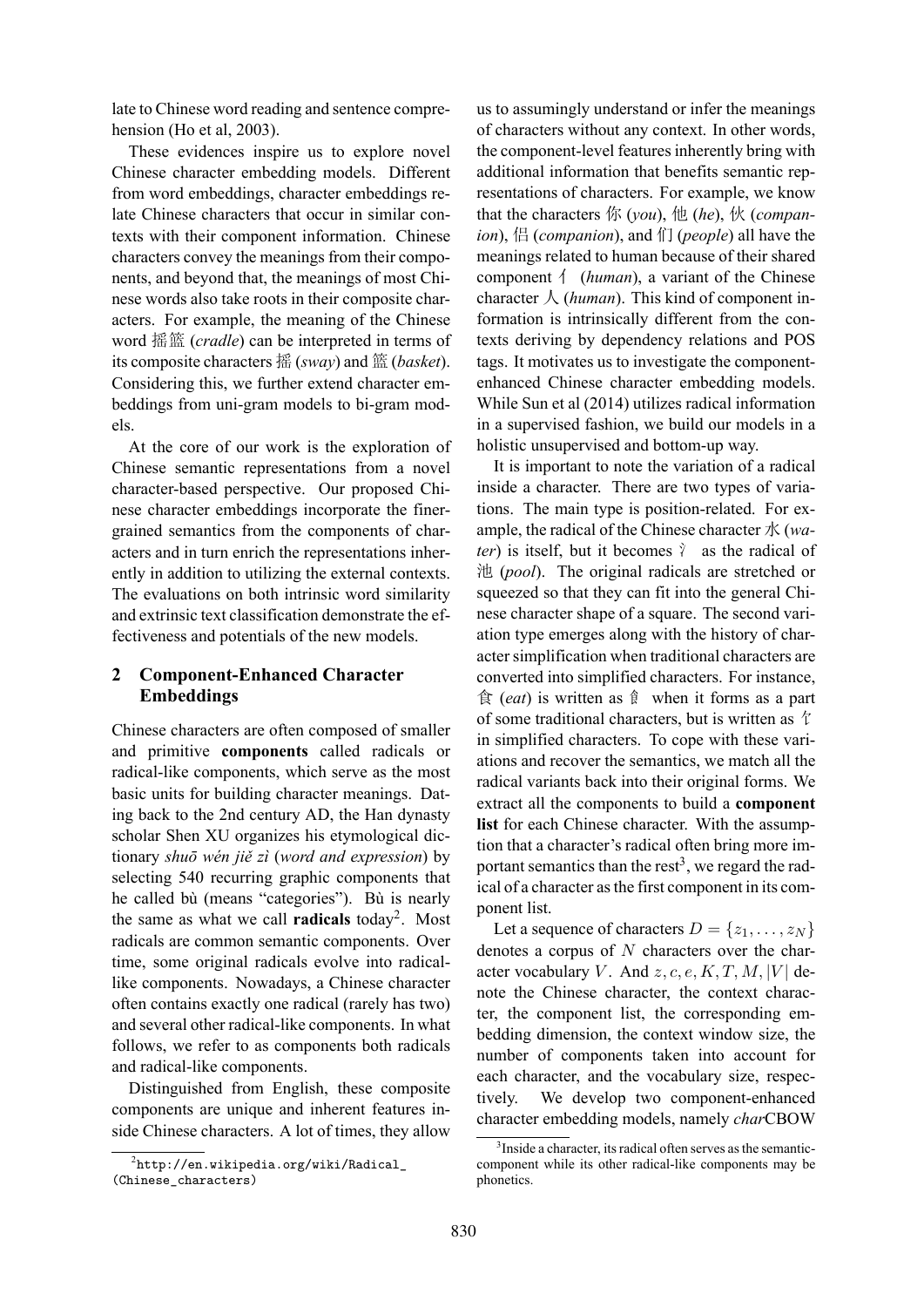and *char*SkipGram.

*char*CBOW follows the original continuous bag-of-words model (CBOW) proposed by (Mikolov et al, 2013a). We predict the central character  $z_i$  conditioned on a  $2(M+1)TK$ dimensional vector that is the concatenation of the remaining character-level contexts  $(c_{i-T}, \ldots, c_{i-1}, c_{i+1}, \ldots, c_{i+T})$  and the components in their component lists. More formally, we wish to maximize the log likelihood of all the characters as follows,

$$
L = \sum_{z_i^n \in D} \log p(z_i|h_i),
$$
  
\n
$$
h_i = \text{cat}(c_{i-T}, e_{i-T}, \dots, c_{i+T}, e_{i+T})
$$

where  $h_i$  denotes the concatenation of the component-enhanced contexts. We make prediction using a  $2KT(M+1)|V|$ -dimensional matrix **O**. Different from the original CBOW model, the extra parameter introduced in the matrix **O** allows us to maintain the relative order of the components and treat the radical differently from the rest components.

The development of *char*SkipGram is straightforward. We derive the component-enhanced contexts as  $(\langle c_{i-T}, e_{i-T} \rangle, \ldots, \langle c_{i+T}, e_{i+T} \rangle)$  based on the central character  $z_i$ . The sum of log probabilities given  $z_i$  is maximized:

$$
L = \sum_{z_i \in D} \sum_{\substack{j=-T \ j \neq 0}}^{T} \left( \log p(c_{j+i}|z_i) + \log p(e_{j+i}|z_i) \right)
$$

Figure 1 illustrates the two componentenhanced character embedding models. It is easy to extend *char*CBOW and *char*SkipGram to their corresponding bi-character extensions. Denote the  $z_i$ ,  $c_i$  and  $e_i$  in *char*CBOW and *char*SkipGram as uni-character  $z_{ui}$ ,  $c_{ui}$  and  $e_{ui}$ , the bi-character extensions are the models fed by bi-character formed  $z_{bi}$ ,  $c_{bi}$  and  $e_{bi}$ .

## **3 Evaluations**

We examine the quality of the proposed two Chinese character embedding models as well as their corresponding extensions on both intrinsic word similarity evaluation and extrinsic text classification evaluation.

**Word Similarity**. As the widely used public word similarity datasets like WS-353 (Finkelstein et al, 2001), RG-65 (Rubsenstein and Goodenough, 1965) are built for English embeddings,



Figure 1: Illustrations of two componentenhanced character embedding models.

we start from developing appropriate Chinese synonym sets. Two candidate choices are Chinese dictionaries HowNet (Dong and Dong, 2006) and HIT-CIR's Extended Tongyici Cilin (denoted as  $E-TC$ <sup>4</sup>. As HowNet contains less modern words, such as 谷歌 (*Google*), we select E-TC as our benchmark for word similarity evaluation.

**Text Classification**. We use Tencent news titles as our text classification dataset<sup>5</sup>. A total of 8,826 titles of four categories (*society, entertainment, healthcare*, and *military*) are extracted. The lengths of titles range from 10 to 20 words. We train  $\ell_2$ -regularized logistic regression classifiers using the LIBLINEAR package (Fan et al, 2008) with the learned embeddings.

To build the component-enhanced character embeddings, we employ the GB2312 character set

<sup>4</sup> http://ir.hit.edu.cn/demo/ltp/Sharing\_ Plan.htm

<sup>5</sup> http://www.datatang.com/data/44341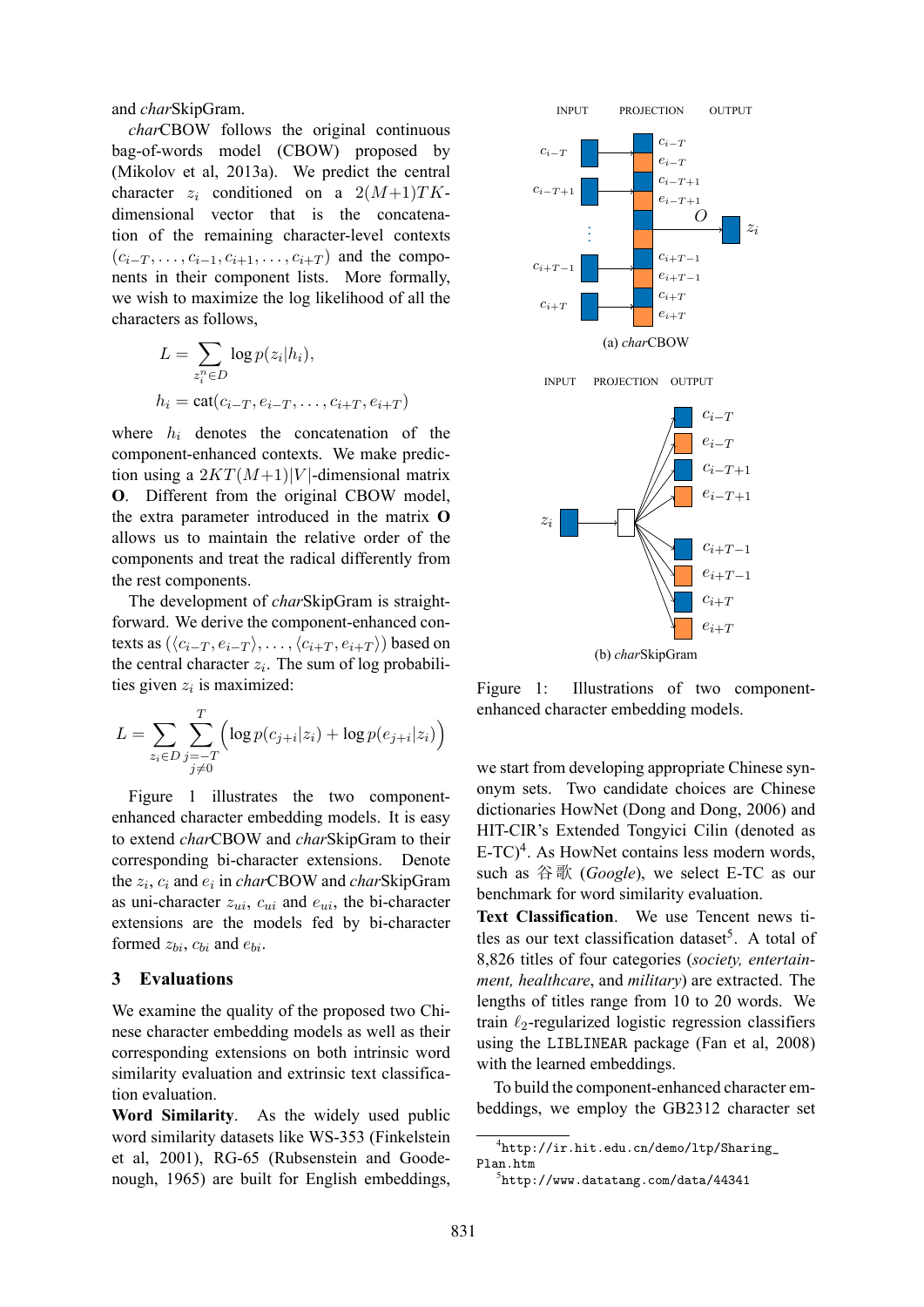| Model                   | Spearman's rank correlation $(\%)$ |             |      |      |             |                |      |      |             |      |      |      |
|-------------------------|------------------------------------|-------------|------|------|-------------|----------------|------|------|-------------|------|------|------|
|                         | A                                  | B           |      | D    | E           | F              | G    | H    |             |      | K    |      |
| <b>CBOW</b>             | 33.2                               | 25 2        | 32.2 | 27.8 | 36.5        | 37.6           | 43.2 | 40.2 | 37.3        | 39.5 | 44.2 | 40.4 |
| SkipGram                | <b>35.9</b>                        | 26.7        | 33.8 | 29.9 | 36.6        | 40.2           | 45.3 | 44.3 | <b>39.0</b> | 41.2 | 46.9 | 43.0 |
| charCBOW                | 34 O                               | 23 2        | 34.1 | 26.7 | <b>37.8</b> | 49.2           | 48.1 | 44.5 | 40.2        | 42.0 | 48.0 | 43.2 |
| charSkipGram            | 33.8                               | 22.6        | 33.1 | 25.2 | 37.2        | 47.5           | 48.0 | 43.0 | 38.8        | 40.9 | 46.5 | 41.8 |
| CBOW-bi                 | 37 O                               | 27.8        | 34.2 | 29.2 | 38.1        | 43.2           | 50.3 | 48.2 | 43.5        | 46.3 | 50.9 | 45.2 |
| SkipGram-bi             | 38.2                               | <b>29.0</b> | 34.0 | 29.4 | 38.9        | 44.9           | 50.2 | 49.3 | 45.6        | 48.4 | 51.3 | 47.4 |
| charCBOW-bi             | 36 O                               | 253         | 36.8 | 31.2 | 40.2        | 54.3           | 55.7 | 49.7 | 45.3        | 48.9 | 53.2 | 47.7 |
| <i>char</i> SkipGram-bi | 35.7                               | 24.6        | 33.4 |      |             | 30.5 39.7 53.3 | 53.9 | 48.2 | 33.2        | 47.1 | 52.0 | 45.7 |

Table 1: Word Similarity Results of Embedding Models

Table 2: Text Classification Results of Embedding Models

| Model                        | Society |             |      | Entertainment |      |           | Healthcare |           |      | Military |      |      |
|------------------------------|---------|-------------|------|---------------|------|-----------|------------|-----------|------|----------|------|------|
|                              | P       | R           | F    | P             | R    | F         | P          | R         | F    | P        | R    | F    |
| CBOW-bi                      | 43 Q    | 28.0        | 33.9 | 48.2          | 32.7 | 39.0      | 47.6       | 29.5      | 36.4 | 57.6     | 40.8 | 478  |
| SkipGram-bi                  | 47 2    | 311         | 37.5 | 49.8          | 34.0 | 40.4      | 48.4       | 32.7      | 39.0 | 58.8     | 423  | 49.2 |
| <i>char</i> CBOW-bi          | 57.4    | 37.4        | 45.2 | 62.2          | 42.0 | 50.1      |            | 59.2 45.3 | 51.3 | 70.3     | 51.0 | 59.1 |
| charSkipGram-bi              | 50.3    | 34.6        | 41.0 | 57.6          | 34.5 | 43.2      | 57.3       | 42.5      | 48.8 | 67.8     | 48.3 | 56.4 |
| CBOW-combine                 | 46.2    | 29 O        | 35.6 | 50.3          | 35.0 | 41.3      | 51.0       | 33.6      | 40.5 | 62.2     | 45.7 | 52.7 |
| SkipGram-combine             | 50.9    | 34.6        | 41.2 | 51.4          | 37.2 | 43.2      | 52.1       | 35.6      | 42.3 | 62.1     | 49 Q | 548  |
| <i>char</i> CBOW-combine     | 62.2    | <b>39.8</b> | 48.5 | 66.7          |      | 46.6 54.9 | 62.2       | 50.2      | 55.6 | 74.4     | 53.8 | 62.4 |
| <i>char</i> SkipGram-combine | 54.4    | 38.2        | 44.9 | 59.2          | 36.5 | 45.2      | 62.0       | 47.9      | 54.0 | 73.4     | 53.5 | 619  |

and extract all their component lists. It is easy to obtain the first components (*i.e.*, the radicals), as they are readily available in the *online Xinhua Dictionary*<sup>6</sup> . For the rest radical-like components, we extract them by matching the patterns like "从 (*from*)+X" in the Xinhua dictionary. Such a pattern indicates that a character has a component of X. We also enrich the component lists by matching the pattern "X is only seen" in *Hong Kong Computer Chinese Basic Component Reference*<sup>7</sup> .

It is observed that nearly 65% Chinese characters have only one component (their radicals), and 95% Chinese characters have two components (including their radicals). Thus, we decide to maintain up to two extracted components to build the character embeddings according to the frequency of their occurrences. To cope with the radical variation problem, we transform 24 radical variants to their origins, such as  $\uparrow$  to  $\downarrow$  (*human*),  $\uparrow$  to 手  $(hand)$ ,  $\uparrow$  to 水 (*water*) and  $\downarrow$  to 辵 (*foot*). The complete list of the transformations is provided in

 $^{7}$ http://www.ogcio.gov.hk/tc/business/tech\_ promotion/ccli/cliac/glyphs\_guidelines.htm

Appendix for easy reference.

We adopt Chinese Wikipedia Dump<sup>8</sup> to train our models as well as the original CBOW and SkipGram, implemented in the Word2Vec tool<sup>9</sup> for comparison. The corpus in total contains 232,894 articles. In preprocessing, we remove pure digit words and non-Chinese characters, and ignore the words less than 10 occurrences during training. We set the context window size  $T$  as 2 and use 5 negative samples experimentally. All the embedding dimensions  $K$  are set to 50.

In the word similarity evaluation, we compute the Spearman's rank correlation (Myers and Well, 1995) between the similarity scores based on the learned embedding models and the E-TC similarity scores computed by following Tian and Zhao (2010). The bi-character embeddings are concatenation of the composite character embeddings. For the text classification evaluation, we average the composite single character embeddings for each bi-gram. And each bi-gram overlaps with the previous one. The titles are represented by averaging

 $^6$ http://xh.5156edu.com/

<sup>8</sup> http://download.wikipedia.com/zhwiki/

<sup>9</sup> https://code.google.com/p/word2vec/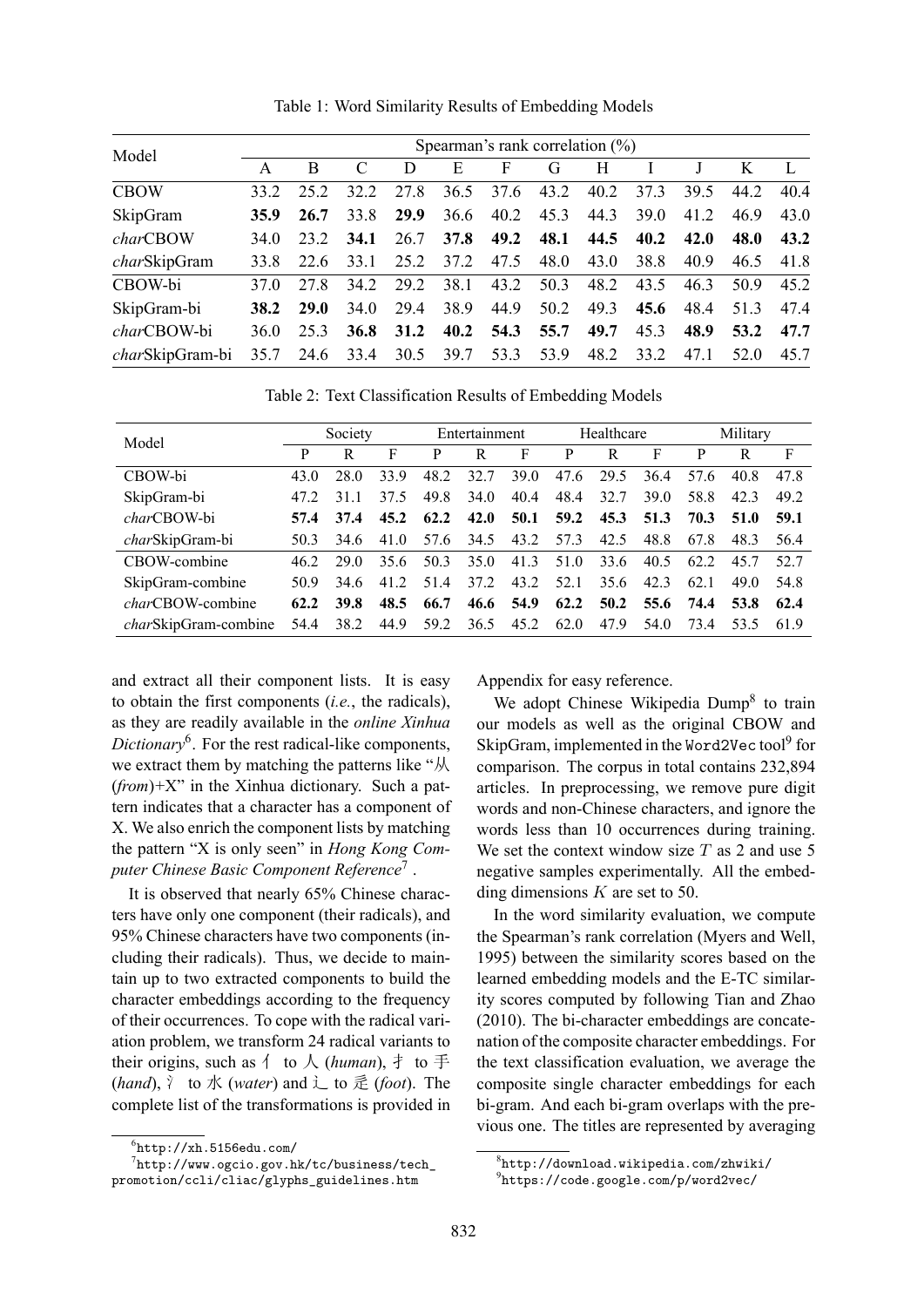the embeddings of their composite grams $10$ .

Table 1 presents the word similarity evaluation results of the eight embedding models mentioned above, where A–L denote the twelve categories in E-TC. The first four rows are the results with the uni-character inputs, and the last four rows correspond to the bi-character embeddings results.

We can see that both CBOW and CBOW-bi perform worse than the corresponding SkipGram and SkipGram-bi. This result is consistent with the finding in the previous work (Pennington et al, 2014; Levy and Goldberg, 2014; Levy et al, 2015). To some extent, CBOW and its extension CBOWbi are the most different among the eight (the first four models in Table 1 and the first four models in Table 2). They tie together the characters in each context window by representing the context vector as the sum of their characters' vectors. Although they have a potential of deriving better representations (Levy et al, 2015), they lose some particular information from each unit of input in the average operations.

Although the performance on twelve different categories varies, in overall *char*CBOW, *char*SkipGram and their extensions consistently better correlate to E-TC. It provides the evidence that the component information in Chinese characters is of significance. Clearly, the bi-character models achieve higher rank correlations. These results are not surprised. As a matter of fact, a majority of Chinese words are compounds of two characters. Thus, in many cases two characters together is equivalent to a Chinese word. Considering the superiority of the bi-character models, we only apply them in the text classification evaluations.

The results shown in the first four rows of Table 2 are similar to those in the word similarity evaluation. Please notice the significant improvement of *char*CBOW and *char*CBOW-bi. We conjecture this as a hint of the importance of the order information, which is introduced by the extra parameter in the output matrixes. Their better performances verify our assumption that the radicals are more important than non-radicals. This is also attributed to the benefit from the order of the characters in the contexts.

Actually, we also conduct an additional experiment to combine the uni-gram and the bi-gram embeddings for text classification and notice in aver-

age about 8.4% of gain over the bi-gram embeddings alone. The detailed results are presented in the last four rows of Table 2.

## **4 Conclusions and Future Work**

In this paper, we propose two componentenhanced Chinese character embedding models and their extensions to explore both the internal compositions and the external contexts of Chinese characters. Experimental results demonstrate their benefits in learning rich semantic representations. For the future work, we plan to devise embedding models based together on the composition of component-character and of character-word. The two types of compositions will serve in a coordinate fashion for the distributional representations.

### **Acknowledgements**

The work described in this paper was supported by the grants from the Research Grants Council of Hong Kong (PolyU 5202/12E and PolyU 152094/14E), the grants from the National Natural Science Foundation of China (61272291 and 61273278) and a PolyU internal grant (4-BCB5).

### **Appendix**

As mentioned in Section 3, we present the complete list of transformations of the variant and original forms of 24 radicals. The *meaning* columns provide the corresponding meanings of the components in the left.

| transform             | meaning | transform | meaning |  |  |
|-----------------------|---------|-----------|---------|--|--|
| 艹 → 艸                 | grass   | 扌 → 手     | hand    |  |  |
| $\rightarrow \Lambda$ | human   | Ŷ<br>→水   | water   |  |  |
| 刂 → 刀                 | knife   | →车<br>車   | vehicle |  |  |
| 犭 → 犬                 | dog     | 攵 → 攴     | hit     |  |  |
| 灬 → 火                 | fire    | 纟 → 糸     | silk    |  |  |
| 钅 → 金                 | gold    | → 老<br>耂  | old     |  |  |
| 麥 → 麦                 | wheat   | 生<br>→牛   | cattle  |  |  |
| 饣 → 食                 | eat     | 飠<br>→ 食  | eat     |  |  |
| 衤 → 示                 | memory  | 忄<br>→ 心  | heart   |  |  |
| 皿<br>网                | nest    | → 玉       | jade    |  |  |
| →言<br>ì               | speak   | 衤<br>→ 衣  | cloth   |  |  |
| 肉<br>$\rightarrow$    | body    | → 辵       | walk    |  |  |

<sup>10</sup>We do not compare the uni-formed characters with biformed compound characters. The word pairs that cannot be found in the vocabulary are removed.